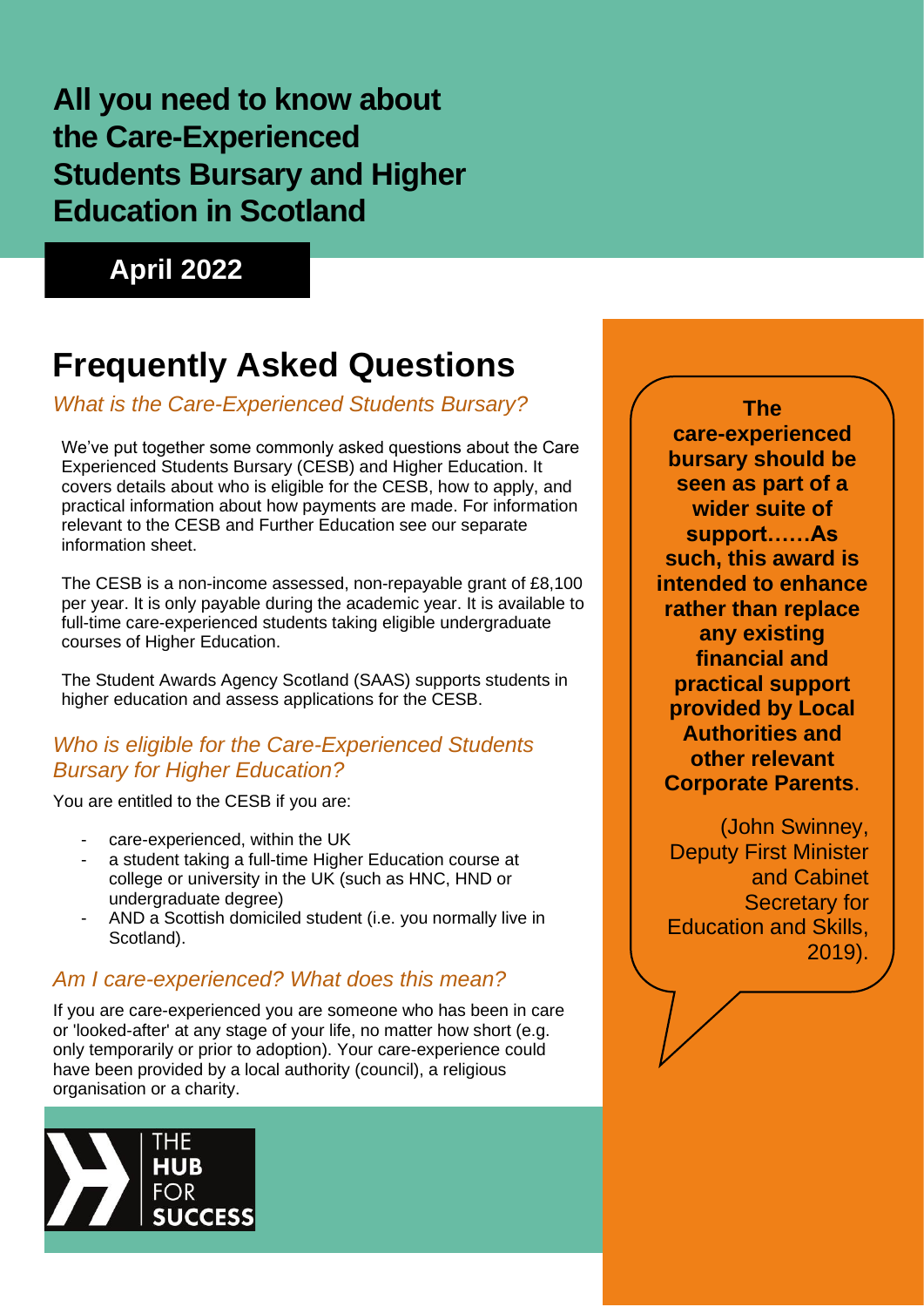This care could be in one of many different settings, such as:

- foster care
- living with close family or friends under formal kinship care arrangements or informal care arrangements
- living at home with a compulsory supervision order
- living away from home with a compulsory supervision order
- living in residential care, secure care or a List D school, a borstal, a close support unit or a children's home
- formal care leaver (looked after on or after your 16<sup>th</sup> birthday under a formal order).

Different types of care-experience can be described in different ways, and often this has changed over time. If you're unsure whether you meet the criteria take a look at the definitions of care-experience on the [SAAS](https://www.saas.gov.uk/full-time/support-for-care-experienced-students)  [website.](https://www.saas.gov.uk/full-time/support-for-care-experienced-students)

Still unsure? Then you can contact SAAS, the care-experienced named person at your college or university or the [HUB for Success](https://hubforsuccess.org/who-are-the-hub/)

## *What evidence do I need to show I am care-experienced?*

Once you have applied for the CESB you will need a signed letter from a professional person who can confirm you are care-experienced.

A professional person can be a:

- social worker
- doctor
- nurse
- lawyer
- solicitor
- college/university student adviser
- teacher
- nursery teacher
- notary public
- counsellor
- police officer
- minister of religion
- family mediation worker.

Don't worry if you are not in contact with any relevant individuals as you can contact the local authority where you were 'looked after', try your doctor's surgery who can check your records, or any other organisation or charity that you were involved with at the time

You'll only be asked you to provide this evidence in the first year that you apply for the CESB.

It can be hard to gather evidence particularly if you were in care or looked after a while ago. If you are struggling to get evidence, contact the local authority who looked after you, the care-experienced contact at your place of study or the **HUB** [for Success](https://hubforsuccess.org/who-are-the-hub/) for advice.

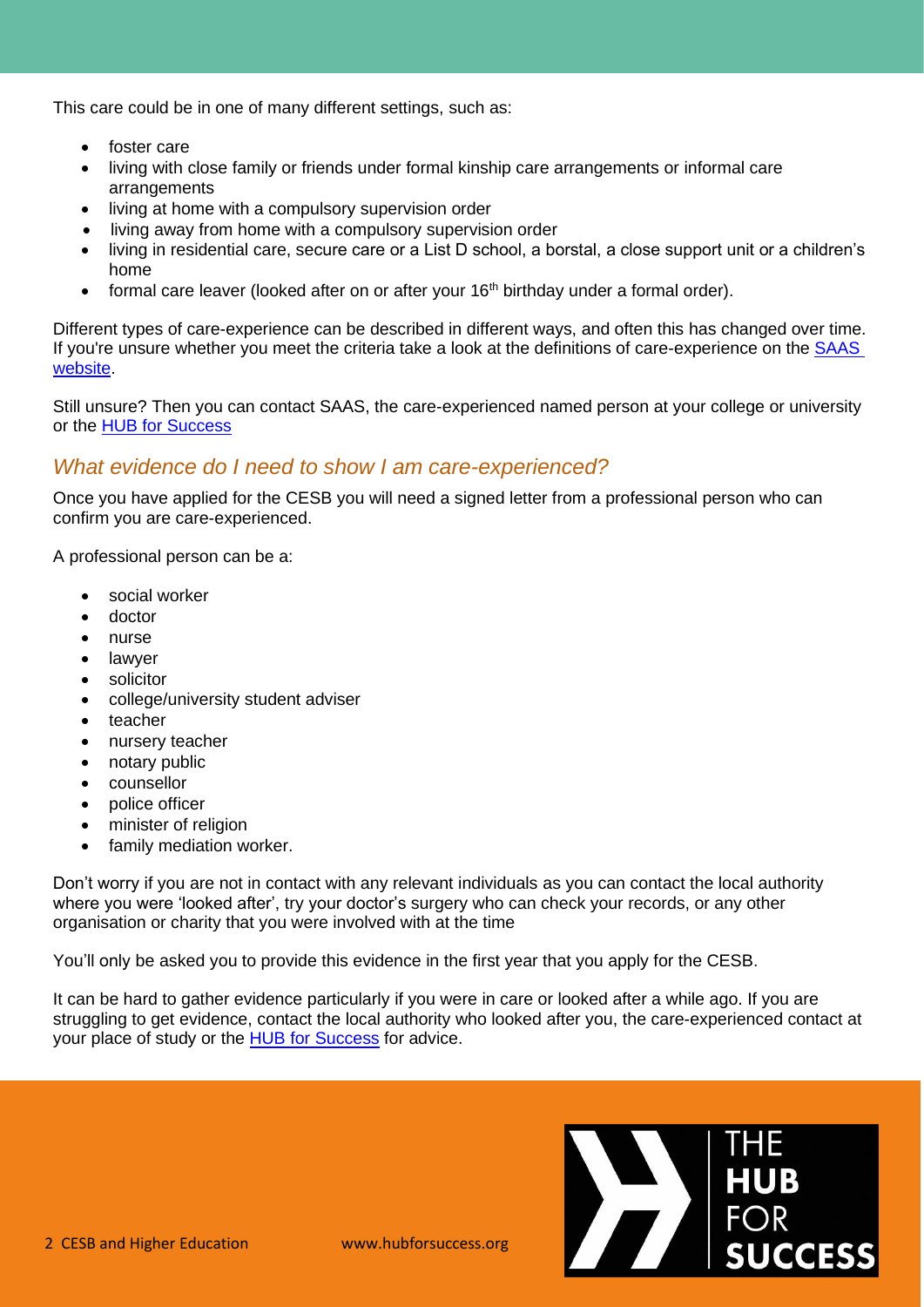#### *Is there an age limit?*

No, there is no upper age limit for the CESB.

#### *Should I disclose my care-experience?*

If you want to access the CESB you need to tick the relevant box on the SAAS application for the CESB. It does not mean you have to share your personal care-experience; this is your private information.

Remember too, there is a box on the college or UCAS form that allows you to let the college or universities you are applying to know that you are care-experienced. This is important if you want to open up further support on offer at your place of study. It is not compulsory, but you may miss out on vital support if you do not tick it.

#### *How much is the CESB and why do I get this amount?*

The CESB is £8,100 per academic year. It is a non-income assessed bursary and is based on the current living wage. It is designed to help support you with living costs whilst you study.

#### *Will I be better off staying on benefits?*

In most cases students on full-time higher education courses will no longer be eligible to claim benefits such as Universal Credit or Housing Benefit. You may still be able to get Personal Independence Payment. However, you should contact the DWP or Citizens Advice Scotland for further advice on what benefits you might be entitled to whilst you are studying.

#### *How and when will my bursary be paid - when is my first payment?*

The bursary will be paid directly to your bank account. If SAAS have confirmed your application has been completed, and you are fully registered at your college or university, then your first bursary payment will be made on the first day of term. This will be the date your college or university has told SAAS your course starts.

You will receive a double payment on the first day of term. After your first payment it will be paid monthly, normally on the  $7<sup>th</sup>$  of each month, until the end of term. From August 2022 there will be a new 12 month payment option. You will receive the **same** amount of bursary over the full year, rather than payments stopping at the end of term. The monthly payments you receive will be lower as spread over 12 months.

## *What happens if I miss a class, a full day or more? Will this impact on my bursary?*

SAAS will only stop paying your bursary if your college or university has told SAAS that you have not attended (i.e., suspended or withdrawn from studies), or you have told them you have left your course. It is important to keep in touch with your care experienced named person if you are struggling to attend or struggling to keep up with course work.

## *What happens if I need to repeat a year?*

If you need to repeat a year or change course you are generally eligible for two years of additional funding. If you are not sure about your eligibility to repeat funding please contact SAAS.